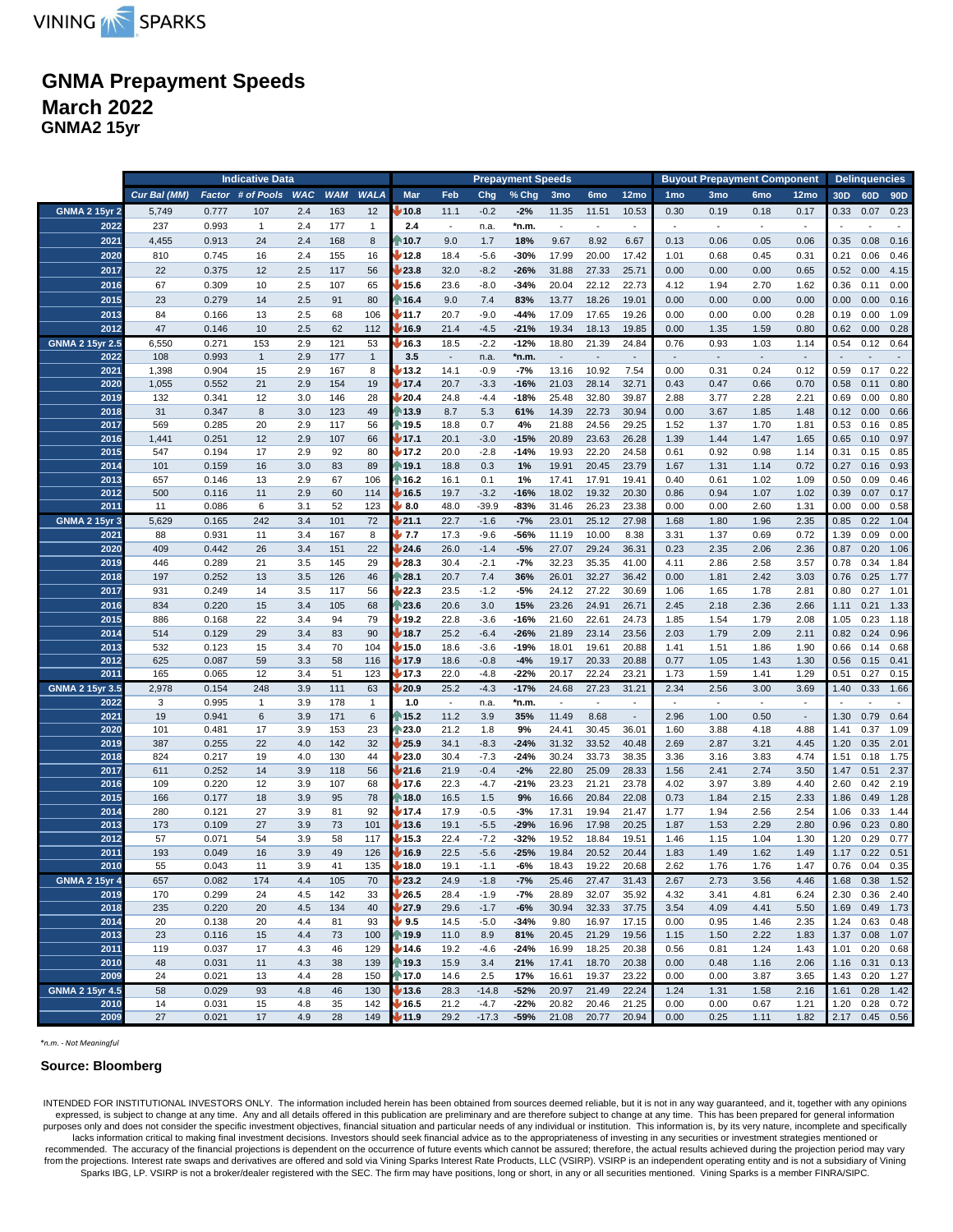## **GNMA Prepayment Speeds March 2022**

**GNMA2 30yr**

|                              |                 | <b>Indicative Data</b> |                         |            |            |                           |              |                                  |                  |                  | Prepayment Speeds                 |                          |                                   |                          | <b>Buyout Prepayment Component</b><br><b>Delinquencies</b> |                                   |                          |                          |                          |                          |
|------------------------------|-----------------|------------------------|-------------------------|------------|------------|---------------------------|--------------|----------------------------------|------------------|------------------|-----------------------------------|--------------------------|-----------------------------------|--------------------------|------------------------------------------------------------|-----------------------------------|--------------------------|--------------------------|--------------------------|--------------------------|
|                              | Cur Bal (MM)    | Factor                 | # of Pools              | <b>WAC</b> | <b>WAM</b> | <b>WALA</b>               | Mar          | Feb                              | Chg              | % Chg            | 3 <sub>mo</sub>                   | 6 <sub>mo</sub>          | 12mo                              | 1mo                      | 3mo                                                        | 6mo                               | 12mo                     | 30 <sub>D</sub>          | 60D                      | 90D                      |
| GNMA 2 30yr 1.5              | 6,240           | 0.932                  | 66                      | 2.0        | 345        | 10                        | 6.8          | 8.7                              | $-1.9$           | $-22%$           | 7.77                              | 7.50                     | 5.58                              | 0.21                     | 0.13                                                       | 0.19                              | 0.15                     | 0.43                     | 0.16                     | 0.37                     |
| 2022                         | 122             | 0.997                  | $\overline{\mathbf{c}}$ | 2.1        | 356        | $\mathbf{1}$              | 0.7          | ÷,                               | n.a.             | *n.m             |                                   |                          | ×.                                |                          | ÷,                                                         | $\overline{\phantom{a}}$          |                          |                          | ×,                       | $\overline{\phantom{a}}$ |
| 2021                         | 5,817           | 0.933                  | 28                      | 2.0        | 345        | 10                        | 6.9          | 8.6                              | $-1.7$           | $-19%$           | 7.71                              | 7.37                     | 5.46                              | 0.22                     | 0.12                                                       | 0.20                              | 0.13                     | 0.41                     | 0.15                     | 0.33                     |
| 2020                         |                 |                        | 8                       |            |            |                           |              |                                  |                  | $-44%$           |                                   |                          |                                   |                          |                                                            |                                   |                          | 0.73                     |                          |                          |
|                              | 296             | 0.895                  |                         | 2.0        | 341        | 15                        | 5.8          | 10.4                             | $-4.5$           |                  | 9.37                              | 10.00                    | 7.53                              | 0.00                     | 0.00                                                       | 0.00                              | 0.15                     |                          | 0.24                     | 0.90                     |
| <b>GNMA 2 30yr 2</b>         | 426,572         | 0.895                  | 2,647                   | 2.4        | 344        | 11                        | /11.5        | 12.0                             | $-0.5$           | $-4%$            | 12.32                             | 12.70                    | 9.96                              | 0.63                     | 0.46                                                       | 0.41                              | 0.30                     | 0.77                     | 0.24                     | 0.79                     |
| 2022                         | 11,960          | 0.997                  | 25                      | 2.5        | 357        | $\mathbf{1}$              | 1.0          | $\overline{\phantom{a}}$         | n.a.             | *n.m             | $\overline{\phantom{a}}$          | $\sim$                   | $\sim$                            | $\overline{\phantom{a}}$ | $\overline{\phantom{a}}$                                   | $\overline{\phantom{a}}$          | $\overline{\phantom{a}}$ | ٠.                       | $\sim$                   | $\overline{\phantom{a}}$ |
| 2021                         | 278,554         | 0.930                  | 937                     | 2.4        | 346        | 8                         | 9.9          | 9.7                              | 0.2              | 2%               | 10.11                             | 9.33                     | 6.60                              | 0.49                     | 0.31                                                       | 0.27                              | 0.18                     | 0.74                     | 0.22                     | 0.57                     |
| 2020                         | 136,004         | 0.823                  | 1,579                   | 2.4        | 337        | 16                        | 15.5         | 16.4                             | $-1.0$           | -6%              | 16.81                             | 18.33                    | 14.49                             | 0.91                     | 0.75                                                       | 0.63                              | 0.44                     | 0.84                     | 0.26                     | 1.25                     |
| 2016                         | 36              | 0.620                  | 56                      | 2.6        | 290        | 66                        | 4.2          | 7.7                              | $-3.5$           | $-45%$           | 7.66                              | 13.43                    | 12.26                             | 0.00                     | 0.00                                                       | 0.00                              | 0.39                     | 5.26                     | 0.98                     | 6.75                     |
| GNMA 2 30yr 2.5              | 513,231         | 0.746                  | 20,041                  | 2.9        | 343        | 13                        | 14.1         | 16.6                             | $-2.5$           | $-15%$           | 16.71                             | 20.51                    | 23.29                             | 2.16                     | 2.08                                                       | 2.04                              | 1.79                     | 1.98                     | 0.67                     | 1.81                     |
| 2022                         | 1,148           | 0.998                  | 209                     | 3.0        | 355        | $\mathbf{1}$              | 0.7          | $\overline{\phantom{a}}$         | n.a.             | *n.m.            | $\overline{\phantom{a}}$          | ٠                        | $\overline{\phantom{a}}$          | $\overline{\phantom{a}}$ | $\overline{\phantom{a}}$                                   | $\overline{\phantom{a}}$          | $\overline{\phantom{a}}$ | $\overline{\phantom{a}}$ | $\sim$                   | $\overline{\phantom{a}}$ |
| 2021                         | 294,826         | 0.935                  | 10,495                  | 2.9        | 349        | $\overline{\mathfrak{c}}$ | 10.1         | 11.7                             | $-1.5$           | $-13%$           | 11.35                             | 10.50                    | 7.31                              | 1.22                     | 1.31                                                       | 1.11                              | 0.66                     | 2.21                     | 0.74                     | 1.12                     |
| 2020                         | 204,230         | 0.622                  | 8,798                   | 2.9        | 336        | 18                        | 19.0         | 22.1                             | $-3.1$           | $-14%$           | 22.51                             | 28.81                    | 30.28                             | 3.23                     | 2.83                                                       | 2.73                              | 2.19                     | 1.70                     | 0.59                     | 2.66                     |
| 2019                         | 7,685           | 0.326                  | 118                     | 3.0        | 327        | 28                        | 26.3         | 32.6                             | $-6.3$           | $-19%$           | 32.70                             | 38.75                    | 42.53                             | 6.32                     | 5.77                                                       | 6.11                              | 6.31                     | 1.15                     | 0.40                     | 3.25                     |
| 2018                         |                 | 0.365                  |                         | 3.1        | 307        | 47                        | 13.9         | 34.9                             | $-21.0$          | $-60%$           | 23.81                             | 29.19                    | 32.69                             | 3.97                     | 5.63                                                       | 11.57                             | 8.31                     | 4.20                     | 0.97                     | 3.83                     |
| 2017                         | 55<br>184       | 0.471                  | 19<br>90                | 3.0        | 297        | 55                        | 18.3         | 16.3                             | 2.0              | 12%              | 21.96                             | 24.16                    | 24.84                             | 0.64                     | 3.10                                                       | 3.10                              | 2.46                     | 3.02                     | 0.69                     | 4.34                     |
| 2016                         |                 |                        |                         |            |            |                           |              |                                  |                  |                  |                                   |                          |                                   |                          |                                                            |                                   |                          |                          |                          |                          |
|                              | 3,387           | 0.282                  | 145                     | 3.0        | 287        | 65                        | 19.4         | 22.3                             | $-2.9$           | $-13%$           | 23.27                             | 28.17                    | 32.72                             | 3.85                     | 4.26                                                       | 4.62                              | 4.16                     | 1.51                     | 0.49                     | 3.60                     |
| 2015                         | 370             | 0.334                  | 85                      | 3.0        | 274        | 78                        | 18.6         | 16.8                             | 1.8              | 11%              | 19.73                             | 23.65                    | 25.98                             | 0.36                     | 2.76                                                       | 2.98                              | 2.44                     | 2.28                     | 0.34                     | 3.53                     |
| 2014                         | 50              | 0.280                  | 8                       | 2.9        | 264        | 87                        | 26.7         | 17.4                             | 9.3              | 53%              | 19.96                             | 23.08                    | 26.00                             | 6.43                     | 3.42                                                       | 3.45                              | 2.31                     | 0.85                     | 1.95                     | 5.81                     |
| 2013                         | 654             | 0.254                  | 47                      | 3.0        | 242        | 107                       | 13.2         | 16.1                             | $-2.9$           | $-18%$           | 16.52                             | 18.93                    | 21.76                             | 1.06                     | 1.14                                                       | 1.55                              | 1.82                     | 1.12                     | 0.26                     | 1.14                     |
| 2012                         | 641             | 0.226                  | 26                      | 3.0        | 236        | 111                       | 16.4         | 14.5                             | 1.9              | 13%              | 16.41                             | 19.48                    | 22.68                             | 1.46                     | 1.71                                                       | 1.56                              | 1.93                     | 0.87                     | 0.17                     | 1.36                     |
| <b>GNMA 2 30yr 3</b>         | 365,975         | 0.341                  | 22,870                  | 3.4        | 317        | 38                        | 21.0         | 25.8                             | $-4.8$           | $-19%$           | 25.41                             | 29.81                    | 35.71                             | 6.09                     | 5.93                                                       | 6.17                              | 6.44                     | 2.66                     | 0.86                     | 2.73                     |
| 2022                         | 2,143           | 0.998                  | 575                     | 3.4        | 357        | $\mathbf{1}$              | 0.4          | $\overline{\phantom{a}}$         | n.a.             | *n.m.            | $\overline{a}$                    | ÷,                       | $\overline{\phantom{a}}$          | $\overline{\phantom{a}}$ | $\overline{\phantom{a}}$                                   | $\overline{\phantom{a}}$          | $\overline{\phantom{a}}$ |                          | $\sim$                   | $\overline{\phantom{a}}$ |
| 2021                         | 112,296         | 0.934                  | 10,790                  | 3.4        | 349        | $\overline{\mathfrak{c}}$ | 12.4         | 16.5                             | $-4.0$           | $-25%$           | 14.62                             | 11.93                    | 7.78                              | 4.06                     | 3.81                                                       | 2.79                              | 1.47                     | 3.46                     | 1.18                     | 1.08                     |
| 2020                         | 77,023          | 0.492                  | 8,125                   | 3.5        | 335        | 21                        | 24.6         | 30.2                             | $-5.6$           | $-19%$           | 29.75                             | 35.09                    | 39.52                             | 8.42                     | 7.58                                                       | 7.47                              | 6.76                     | 3.09                     | 1.15                     | 4.08                     |
| 2019                         | 50,953          | 0.285                  | 999                     | 3.5        | 328        | 29                        | 30.5         | 36.8                             | $-6.3$           | $-17%$           | 36.44                             | 42.47                    | 46.77                             | 8.77                     | 8.60                                                       | 9.24                              | 10.23                    | 2.05                     | 0.65                     | 3.91                     |
| 2018                         | 504             | 0.242                  | 83                      | 3.5        | 314        | 40                        | 31.3         | 32.8                             | $-1.5$           | $-5%$            | 34.25                             | 40.21                    | 42.56                             | 7.64                     | 7.93                                                       | 10.60                             | 10.05                    | 3.10                     | 0.77                     | 5.15                     |
| 2017                         | 13,697          | 0.241                  | 260                     | 3.5        | 298        | 54                        | 26.0         | 30.6                             | $-4.6$           | $-15%$           | 30.57                             | 35.64                    | 40.54                             | 7.22                     | 7.28                                                       | 7.59                              | 7.53                     | 2.16                     | 0.65                     | 3.99                     |
| 2016                         | 53,581          | 0.219                  | 1,092                   | 3.4        | 286        | 66                        | 25.5         | 29.0                             | $-3.5$           | $-12%$           | 29.32                             | 33.87                    | 38.18                             | 7.00                     | 6.94                                                       | 7.55                              | 7.34                     | 2.50                     | 0.64                     | 3.85                     |
| 2015                         | 15,008          | 0.176                  | 282                     | 3.5        | 272        | 81                        | 22.3         | 25.7                             | $-3.3$           | -13%             | 26.07                             | 30.49                    | 35.62                             | 4.18                     | 4.54                                                       | 4.87                              | 4.64                     | 1.81                     | 0.56                     | 2.74                     |
| 2014                         | 2,217           | 0.154                  | 94                      | 3.5        | 263        | 88                        | 20.8         | 21.8                             | $-1.0$           | $-5%$            | 24.45                             | 29.18                    | 33.66                             | 3.87                     | 4.17                                                       | 4.35                              | 4.11                     | 1.82                     | 0.54                     | 2.58                     |
| 2013                         | 19,484          | 0.186                  | 286                     | 3.3        | 242        | 106                       | 16.6         | 18.8                             | $-2.2$           | $-12%$           | 19.46                             | 22.69                    | 26.16                             | 2.25                     | 2.45                                                       | 2.75                              | 2.90                     | 1.33                     | 0.29                     | 0.94                     |
| 2012                         | 19,044          | 0.175                  | 270                     | 3.4        | 235        | 112                       | 15.2         | 17.1                             | $-1.9$           | $-11%$           | 17.72                             | 21.61                    | 24.98                             | 1.90                     | 2.09                                                       | 2.56                              | 2.61                     | 1.11                     | 0.24                     | 0.84                     |
| 2011                         | 23              | 0.160                  | 8                       | 3.6        | 223        | 124                       | 6.1          | 21.4                             | -15.3            | -72%             | 18.47                             | 23.74                    | 27.06                             | 13.66                    | 4.78                                                       | 5.16                              | 4.73                     | 1.63                     | 0.00                     | 1.11                     |
| GNMA 2 30yr 3.5              | 268,569         | 0.208                  | 24,267                  | 3.9        | 293        | 60                        | 26.3         | 29.9                             | $-3.6$           | $-12%$           | 30.03                             | 33.67                    | 38.46                             | 8.34                     | 8.25                                                       | 8.55                              | 9.32                     | 3.36                     | 1.04                     | 3.76                     |
| 2022                         | 929             | 0.998                  | 307                     | 3.9        | 357        | 1                         | 0.4          |                                  | n.a.             | *n.m.            |                                   |                          |                                   |                          |                                                            |                                   |                          |                          |                          |                          |
| 2021                         | 21,213          | 0.966                  | 4,029                   | 3.9        | 351        | 8                         | 8.2          | 9.1                              | $-0.9$           | $-10%$           | 8.15                              | 6.54                     | 4.05                              | 3.96                     | 3.23                                                       | 2.20                              | 1.20                     | 3.37                     | 1.10                     | 0.77                     |
| 2020                         | 18,529          | 0.616                  | 4,635                   | 3.9        | 336        | 21                        | 31.5         | 38.0                             | $-6.5$           | $-17%$           | 34.47                             | 33.48                    | 32.96                             | 12.60                    | 10.11                                                      | 9.31                              | 8.48                     | 5.16                     | 2.11                     | 4.44                     |
| 2019                         | 44,532          | 0.269                  | 4,839                   | 4.0        | 326        | 30                        | 34.9         | 40.3                             | $-5.4$           | $-13%$           | 39.90                             | 44.50                    | 48.86                             | 15.18                    | 14.53                                                      | 14.73                             | 15.80                    | 4.32                     | 1.57                     | 6.25                     |
| 2018                         |                 |                        | 400                     | 4.0        | 309        | 45                        | 32.3         | 34.0                             |                  | -5%              |                                   | 39.98                    |                                   |                          | 9.36                                                       | 10.14                             |                          | 3.20                     | 1.02                     |                          |
| 2017                         | 5,800<br>52,270 | 0.198<br>0.216         | 2,592                   | 3.9        | 299        | 55                        | 30.2         | 33.0                             | $-1.8$<br>$-2.7$ | $-8%$            | 35.70<br>33.83                    | 37.73                    | 45.80<br>42.90                    | 8.35<br>9.08             | 9.24                                                       | 9.68                              | 11.34                    | 3.34                     | 0.92                     | 4.61<br>4.62             |
|                              |                 |                        |                         |            |            |                           |              |                                  |                  |                  |                                   |                          |                                   |                          |                                                            |                                   | 10.34                    |                          |                          |                          |
| 2016                         | 34,226          | 0.209                  | 3,313                   | 3.9        | 285        | 68                        | 27.3         | 30.1                             | $-2.9$           | -10%             | 30.56                             | 34.11                    | 37.78                             | 8.79                     | 8.97                                                       | 9.48                              | 9.91                     | 4.07                     | 1.12                     | 4.38                     |
| 2015                         | 35,139          | 0.159                  | 1,816                   | 3.9        | 273        | 79                        | 24.9         | 27.6                             | $-2.7$           | $-10%$           | 28.40                             | 31.79                    | 36.20                             | 5.64                     | 6.14                                                       | 6.44                              | 7.01                     | 2.96                     | 0.80                     | 3.39                     |
| 2014                         | 13,796          | 0.125                  | 623                     | 3.9        | 261        | 90                        | 23.1         | 25.4                             | $-2.4$           | $-9%$            | 26.00                             | 28.89                    | 32.96                             | 4.17                     | 4.61                                                       | 4.60                              | 4.76                     | 2.44                     | 0.66                     | 2.78                     |
| 2013                         | 15,035          | 0.156                  | 606                     | 3.8        | 242        | 104                       | 18.8         | 21.0                             | $-2.2$           | $-11%$           | 21.36                             | 23.77                    | 26.86                             | 3.28                     | 3.35                                                       | 3.21                              | 3.69                     | 1.93                     | 0.50                     | 1.35                     |
| 2012                         | 22,524          | 0.134                  | 879                     | 3.8        | 231        | 116                       | 17.6         | 19.0                             | $-1.4$           | -8%              | 19.73                             | 22.60                    | 25.99                             | 2.16                     | 2.18                                                       | 2.24                              | 2.55                     | 1.45                     | 0.35                     | 0.80                     |
| 2011<br>2010                 | 4,270           | 0.115                  | 137                     | 3.9        | 224        | 123                       | 15.8         | 19.5                             | $-3.7$           | $-19%$           | 19.26                             | 22.05                    | 25.68                             | 1.57                     | 1.81                                                       | 1.74                              | 2.01                     | 1.44                     | 0.33                     | 0.81                     |
|                              | 293             | 0.106                  | 66                      | 4.0        | 212        | 135                       | 121.0        | 16.0                             | 5.0              | 31%              | 21.32                             | 23.71                    | 27.27                             | 1.54                     | 2.27                                                       | 2.01                              | 2.24                     | 1.21                     | 0.11                     | 1.26                     |
| <b>GNMA 2 30yr 4</b><br>2022 | 131,042<br>169  | 0.164<br>0.999         | 24,374<br>76            | 4.4<br>4.4 | 291<br>358 | 63                        | 29.9<br>0.1  | 32.5<br>$\overline{\phantom{a}}$ | $-2.7$           | $-8%$            | 32.84<br>$\overline{\phantom{a}}$ | 35.88                    | 40.81<br>$\overline{\phantom{a}}$ | 10.31                    | 9.90<br>$\overline{\phantom{a}}$                           | 10.17<br>$\overline{\phantom{a}}$ | 12.16<br>÷,              | 4.36                     | 1.37                     | 4.72<br>÷,               |
| 2021                         | 3,240           | 0.974                  | 910                     | 4.4        | 352        | 1<br>6                    | 8.0          | 7.7                              | n.a.<br>0.2      | *n.m.<br>3%      | 7.99                              | 7.13                     | 5.08                              | 2.18                     | 1.64                                                       | 1.51                              | 0.96                     | 3.10                     | 1.01                     | 1.03                     |
|                              |                 |                        |                         |            |            |                           |              |                                  |                  |                  |                                   |                          |                                   |                          |                                                            |                                   |                          |                          |                          |                          |
| 2020<br>2019                 | 5,105<br>24,998 | 0.628<br>0.260         | 2,434<br>5,507          | 4.4<br>4.5 | 336<br>323 | 22<br>33                  | 24.2<br>37.6 | 28.0<br>42.0                     | $-3.9$<br>$-4.3$ | $-14%$<br>$-10%$ | 26.48<br>41.35                    | 29.56<br>44.31           | 33.01                             | 9.44<br>17.35            | 7.37<br>16.73                                              | 6.62<br>16.65                     | 9.13                     | 5.47<br>5.78             | 2.11<br>2.19             | 4.62<br>7.31             |
| 2018                         |                 |                        |                         |            |            |                           |              |                                  |                  |                  |                                   |                          | 48.71                             |                          |                                                            |                                   | 18.64                    |                          |                          |                          |
|                              | 23,801          | 0.166                  | 2,214                   | 4.5        | 311        | 44                        | 35.3         | 36.8                             | $-1.5$           | -4%              | 37.87                             | 41.86                    | 48.58                             | 10.77                    | 10.35                                                      | 10.85                             | 13.58                    | 3.89                     | 1.24                     | 5.20                     |
| 2017                         | 22,231          | 0.213                  | 5,423                   | 4.4        | 299        | 56                        | 32.3         | 35.5                             | $-3.2$           | $-9%$            | 35.61                             | 37.97                    | 42.39                             | 12.53                    | 11.62                                                      | 12.00                             | 14.29                    | 5.12                     | 1.53                     | 5.91                     |
| 2016                         | 6,549           | 0.195                  | 2,729                   | 4.4        | 286        | 67                        | 29.4         | 30.6                             | -1.3             | -4%              | 31.18                             | 33.55                    | 37.27                             | 9.65                     | 9.41                                                       | 9.85                              | 11.32                    | 5.08                     | 1.32                     | 5.18                     |
| 2015                         | 11,269          | 0.154                  | 2,342                   | 4.4        | 273        | 78                        | 26.3         | 28.5                             | $-2.2$           | $-8%$            | 28.91                             | 30.92                    | 34.43                             | 7.72                     | 7.40                                                       | 7.65                              | 9.04                     | 4.47                     | 1.22                     | 4.38                     |
| 2014                         | 13,458          | 0.117                  | 1,297                   | 4.4        | 256        | 92                        | 23.9         | 24.5                             | $-0.5$           | -2%              | 25.62                             | 27.63                    | 30.18                             | 5.80                     | 5.96                                                       | 5.91                              | 6.54                     | 3.81                     | 0.97                     | 2.97                     |
| 2013                         | 6,446           | 0.097                  | 307                     | 4.4        | 248        | 101                       | 22.3         | 24.4                             | $-2.1$           | $-9%$            | 24.69                             | 27.29                    | 30.53                             | 5.05                     | 4.26                                                       | 4.63                              | 5.14                     | 2.75                     | 0.68                     | 1.79                     |
| 2012                         | 3,431           | 0.110                  | 448                     | 4.3        | 229        | 118                       | 17.7         | 19.4                             | $-1.7$           | -9%              | 20.71                             | 22.76                    | 25.12                             | 2.82                     | 2.87                                                       | 2.91                              | 3.90                     | 2.61                     | 0.61                     | 1.12                     |
| 2011                         | 5,827           | 0.083                  | 392                     | 4.3        | 222        | 126                       | 19.2         | 19.1                             | 0.1              | 1%               | 20.56                             | 22.95                    | 26.04                             | 2.46                     | 2.69                                                       | 2.56                              | 2.96                     | 1.97                     | 0.47                     | 1.06                     |
| 2010                         | 4,273           | 0.082                  | 245                     | 4.4        | 211        | 136                       | 19.0⁄        | 21.1                             | $-2.1$           | $-10%$           | 21.50                             | 23.97                    | 27.60                             | 1.86                     | 2.19                                                       | 2.22                              | 2.54                     | 1.57                     | 0.35                     | 0.58                     |
| 2009                         | 214             | 0.072                  | 20                      | 4.4        | 196        | 152                       | 21.7         | 19.8                             | 2.0              | 10%              | 17.31                             | 22.71                    | 26.87                             | 3.15                     | 2.06                                                       | 1.96                              | 2.73                     | 1.51                     | 0.31                     | 0.82                     |
| 2008                         | 10              | 0.084                  | 3                       | 4.5        | 186        | 161                       | 15.2         | 6.1                              | 9.1              | 150%             | 25.99                             | 29.27                    | 26.17                             | 0.00                     | 9.33                                                       | 7.12                              | 5.54                     | 1.88                     | 0.00                     | 0.83                     |
| <b>GNMA 2 30yr 4.5</b>       | 58,724          | 0.126                  | 17,419                  | 4.9        | 281        | 72                        | /30.9        | 34.1                             | $-3.2$           | $-9%$            | 33.82                             | 36.39                    | 40.80                             | 12.20                    | 11.52                                                      | 11.25                             | 12.90                    | 4.92                     | 1.57                     | 5.61                     |
| 2022                         | 14              | 0.999                  | 8                       | 4.9        | 359        | 1                         | 0.2          | $\overline{\phantom{a}}$         | n.a.             | *n.m.            | $\overline{\phantom{a}}$          | $\overline{\phantom{a}}$ | ٠                                 | $\overline{\phantom{a}}$ | $\overline{\phantom{a}}$                                   | $\overline{\phantom{a}}$          | ٠                        | ٠.                       | $\overline{\phantom{a}}$ |                          |
| 2021                         | 185             | 0.923                  | 122                     | 4.9        | 352        | 6                         | 20.5         | 22.2                             | $-1.7$           | -8%              | 18.90                             | 15.53                    | 9.18                              | 6.67                     | 4.39                                                       | 3.05                              | 1.95                     | 3.47                     | 1.31                     | 1.26                     |
| 2020                         | 963             | 0.502                  | 946                     | 4.9        | 335        | 22                        | 29.7         | 34.5                             | $-4.9$           | $-14%$           | 32.71                             | 34.47                    | 37.32                             | 10.95                    | 9.67                                                       | 9.20                              | 10.70                    | 5.53                     | 2.13                     | 6.82                     |
| 2019                         | 6,645           | 0.369                  | 4,623                   | 5.0        | 324        | 33                        | 32.5         | 36.5                             | $-4.0$           | $-11%$           | 35.65                             | 38.80                    | 43.34                             | 14.33                    | 13.40                                                      | 12.43                             | 14.99                    | 5.93                     | 2.13                     | 6.96                     |
| 2018                         | 23,853          | 0.182                  | 5,875                   | 4.9        | 314        | 42                        | 38.1         | 42.0                             | $-3.9$           | -9%              | 41.49                             | 44.10                    | 48.69                             | 18.01                    | 16.85                                                      | 16.32                             | 18.12                    | 6.03                     | 2.01                     | 8.22                     |
| 2017                         | 4,806           | 0.188                  | 2,402                   | 4.9        | 300        | 55                        | 34.3         | 36.1                             | $-1.8$           | $-5%$            | 36.47                             | 38.61                    | 42.27                             | 13.14                    | 12.65                                                      | 12.90                             | 13.96                    | 6.18                     | 2.02                     | 7.87                     |
| 2016                         | 1,462           | 0.155                  | 485                     | 4.9        | 287        | 67                        | 31.7         | 34.6                             | $-2.9$           | -8%              | 34.52                             | 37.27                    | 40.45                             | 13.37                    | 11.81                                                      | 12.97                             | 12.71                    | 6.38                     | 2.07                     | 7.56                     |
| 2015                         | 708             | 0.219                  | 845                     | 4.8        | 270        | 79                        | 19.2         | 23.5                             | $-4.3$           | $-18%$           | 23.66                             | 26.55                    | 28.89                             | 6.55                     | 6.72                                                       | 6.75                              | 8.20                     | 5.10                     | 1.33                     | 3.95                     |
| 2014                         | 2,491           | 0.123                  | 561                     | 4.8        | 255        | 93                        | 24.3         | 24.7                             | $-0.4$           | $-2%$            | 25.69                             | 27.64                    | 29.41                             | 6.65                     | 6.55                                                       | 6.67                              | 7.33                     | 4.72                     | 1.42                     | 3.51                     |
| 2013                         | 3,285           | 0.106                  | 170                     | 4.8        | 247        | 101                       | 22.7         | 25.3                             | $-2.5$           | $-10%$           | 24.45                             | 25.86                    | 28.35                             | 7.43                     | 6.06                                                       | 5.41                              | 6.04                     | 4.09                     | 1.04                     | 2.66                     |
| 2012                         | 161             | 0.100                  | 45                      | 4.9        | 234        | 115                       | /24.2        | 25.0                             | $-0.8$           | $-3%$            | 23.97                             | 24.48                    | 28.99                             | 7.21                     | 3.99                                                       | 5.57                              | 6.30                     | 4.68                     | 1.30                     | 2.00                     |
| 2011                         | 5,333           | 0.069                  | 509                     | 4.8        | 218        | 130                       | 17.3         | 20.0                             | $-2.7$           | $-13%$           | 19.97                             | 22.04                    | 25.21                             | 2.53                     | 2.67                                                       | 2.50                              | 2.91                     | 2.38                     | 0.47                     | 0.70                     |
| 2010                         | 5,100           | 0.067                  | 418                     | 4.9        | 209        | 140                       | 18.9         | 21.4                             | $-2.5$           | $-11%$           | 21.39                             | 23.19                    | 26.38                             | 2.01                     | 2.44                                                       | 2.39                              | 2.99                     | 2.10                     | 0.53                     | 0.64                     |
| 2009                         | 3,571           | 0.053                  | 145                     | 4.9        | 197        | 150                       | 19.6         | 20.4                             | $-0.8$           | $-4%$            | 21.23                             | 23.30                    | 27.07                             | 1.85                     | 2.23                                                       | 1.96                              | 2.65                     | 1.93                     | 0.45                     | 0.55                     |
| 2008                         | 26              | 0.034                  | 25                      | 5.0        | 186        | 164                       | 20.2         | 17.4                             | 2.8              | 16%              | 21.09                             | 22.43                    | 25.90                             | 3.86                     | 2.64                                                       | 1.85                              | 1.42                     | 0.94                     | 0.64                     | 2.27                     |
| 2007                         | 12              | 0.069                  | 21                      | 5.0        | 173        | 175                       | 7.8          | 12.2                             | $-4.4$           | $-36%$           | 12.26                             | 19.96                    | 15.69                             | 0.00                     | 13.94                                                      | 7.23                              | 5.39                     | 1.49                     | 0.00                     | 0.00                     |
| 2005                         | 27              | 0.045                  | 55                      | 5.1        | 148        | 200                       | 22.7         | 17.2                             | 5.5              | 32%              | 16.89                             | 16.31                    | 18.87                             | 0.00                     | 0.00                                                       | 1.75                              | 2.53                     | 0.96                     | 0.52                     | 2.23                     |
| 2004                         | 18              | 0.036                  | 43                      | 5.1        | 133        | 212                       | 11.2         | 13.5                             | $-2.3$           | $-17%$           | 17.51                             | 19.53                    | 21.73                             | 0.00                     | 0.00                                                       | 1.94                              | 1.81                     | 1.93                     | 0.37                     | 0.00                     |
| 2003                         | 51              | 0.035                  | 38                      | 5.1        | 124        | 224                       | ∱13.7        | 11.9                             | 1.8              | 15%              | 12.02                             | 15.11                    | 17.19                             | 1.42                     | 1.28                                                       | 1.66                              | 1.60                     | 1.37                     | 0.33                     | 0.50                     |
| <b>GNMA 2 30yr 5</b>         | 23,169          | 0.085                  | 8,570                   | 5.4        | 261        | 91                        | /29.3        | 31.3                             | $-2.0$           | $-6%$            | 31.29                             | 33.93                    | 38.40                             | 11.45                    | 10.51                                                      | 11.04                             | 13.28                    | 5.38                     | 1.77                     | 5.84                     |
| 2022                         | 3               | 0.999                  | $\overline{\mathbf{c}}$ | 5.3        | 359        | $\mathbf{1}$              | 0.0          | $\sim$                           | n.a.             | *n.m.            | $\overline{\phantom{a}}$          | $\overline{\phantom{a}}$ |                                   | $\overline{\phantom{a}}$ | $\overline{\phantom{a}}$                                   | $\sim$                            | ä,                       |                          | ٠                        |                          |
| 2021                         | 10              | 0.939                  | 8                       | 5.4        | 349        | $\overline{4}$            | 0.0          | 72.3                             | $-72.3$          | *n.m.            | 8.95                              | 14.49                    | $\blacksquare$                    | 22.87                    | 8.29                                                       | 4.24                              | $\overline{\phantom{a}}$ | 4.26                     | 0.00                     | 0.00                     |
| 2020                         | 377             | 0.834                  | 116                     | 5.3        | 334        | 22                        | 12.3         | 19.5                             | $-7.2$           | $-37%$           | 15.78                             | 19.31                    | 29.43                             | 12.41                    | 6.14                                                       | 6.39                              | 7.79                     | 7.13                     | 3.29                     | 3.14                     |
|                              |                 |                        |                         |            |            |                           |              |                                  |                  |                  |                                   |                          |                                   |                          |                                                            |                                   |                          |                          |                          |                          |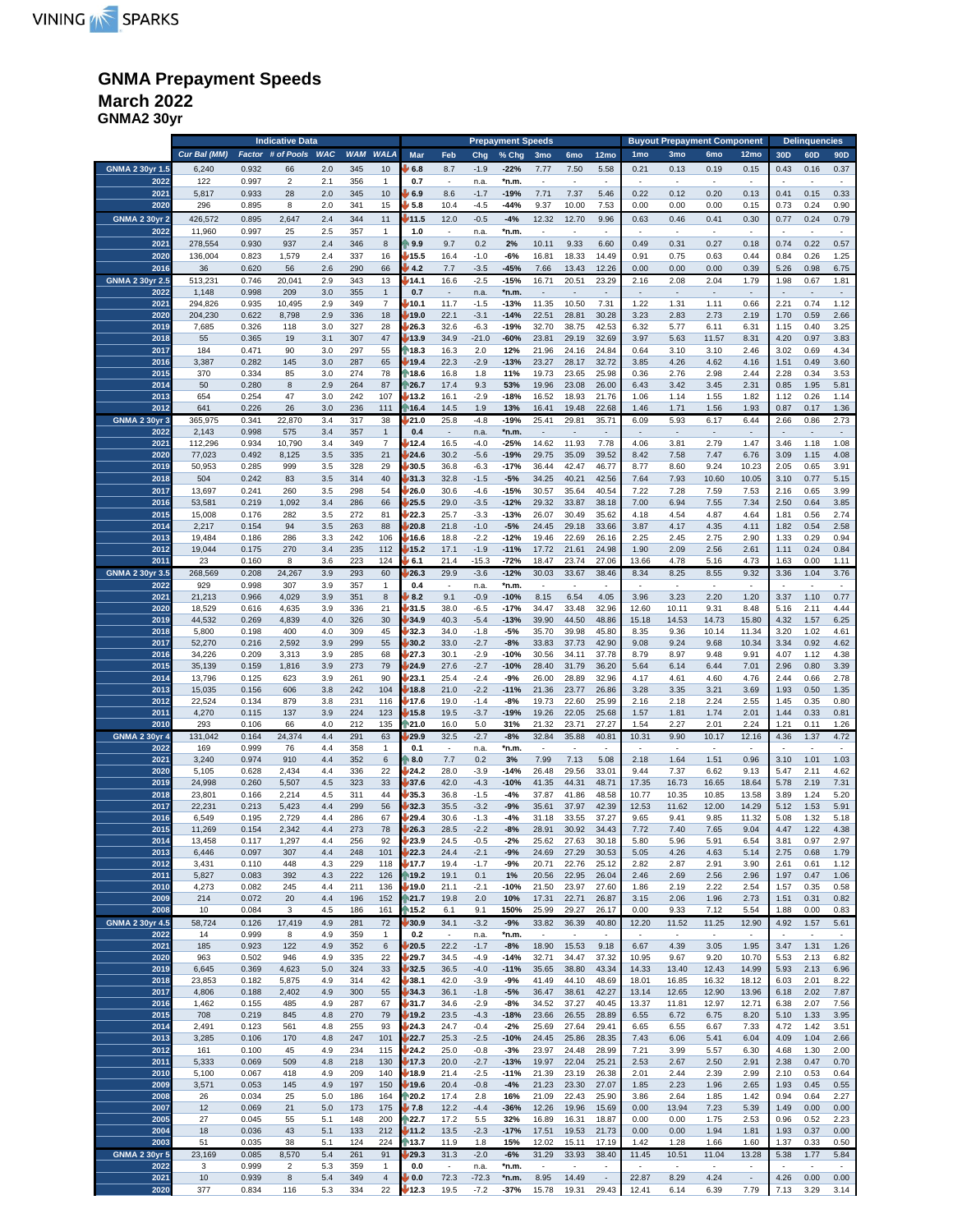### **GNMA Prepayment Speeds March 2022**

**GNMA2 30yr**

|                        |              |       |                   |            | <b>Prepayment Speeds</b> |             |                           |      | <b>Buyout Prepayment Component</b> |        |       |                 |       | <b>Delinquencies</b> |                 |                 |                  |                 |                 |                 |
|------------------------|--------------|-------|-------------------|------------|--------------------------|-------------|---------------------------|------|------------------------------------|--------|-------|-----------------|-------|----------------------|-----------------|-----------------|------------------|-----------------|-----------------|-----------------|
|                        | Cur Bal (MM) |       | Factor # of Pools | <b>WAC</b> | <b>WAM</b>               | <b>WALA</b> | Mar                       | Feb  | Chq                                | % Chg  | 3mo   | 6 <sub>mo</sub> | 12mo  | 1 <sub>mo</sub>      | 3 <sub>mo</sub> | 6 <sub>mo</sub> | 12 <sub>mo</sub> | 30 <sub>D</sub> | 60 <sub>D</sub> | 90 <sub>D</sub> |
| 2019                   | 2.359        | 0.354 | 2,358             | 5.5        | 323                      | 34          | 34.4                      | 35.2 | $-0.8$                             | $-2%$  | 34.96 | 37.42           | 42.04 | 15.69                | 13.49           | 13.34           | 15.84            | 6.62            | 2.47            | 9.07            |
| 2018                   | 8.195        | 0.184 | 4.365             | 5.5        | 313                      | 43          | 37.8                      | 41.2 | $-3.4$                             | $-8%$  | 40.25 | 43.05           | 47.98 | 18.48                | 16.13           | 16.98           | 19.98            | 6.94            | 2.46            | 10.13           |
| 2017                   | 898          | 0.176 | 224               | 5.4        | 301                      | 55          | 139.1                     | 40.6 | $-1.5$                             | $-4%$  | 41.38 | 43.98           | 48.76 | 16.92                | 17.50           | 18.64           | 21.01            | 8.08            | 3.16            | 9.90            |
| 2016                   | 622          | 0.206 | 16                | 5.4        | 287                      | 67          | <b>A1.8</b>               | 41.0 | 0.8                                | 2%     | 42.56 | 44.05           | 46.66 | 19.81                | 19.22           | 19.97           | 21.05            | 9.14            | 3.06            | 10.67           |
| 2015                   | 199          | 0.226 | 14                | 5.4        | 273                      | 82          | /25.3                     | 43.8 | $-18.5$                            | $-42%$ | 36.40 | 39.11           | 42.04 | 22.88                | 18.25           | 19.47           | 17.01            | 8.89            | 3.05            | 7.82            |
| 2014                   | 203          | 0.186 | 30                | 5.4        | 263                      | 90          | /33.1                     | 41.3 | $-8.1$                             | $-20%$ | 38.42 | 39.65           | 42.87 | 17.13                | 16.33           | 16.12           | 15.77            | 9.92            | 3.09            | 6.99            |
| 2013                   | 83           | 0.162 | 30                | 5.4        | 251                      | 102         | 131.3                     | 30.4 | 0.9                                | 3%     | 29.80 | 34.70           | 36.38 | 7.40                 | 13.21           | 14.79           | 15.97            | 9.38            | 3.26            | 7.07            |
| 2012                   | 113          | 0.090 | $\overline{7}$    | 5.4        | 231                      | 119         | 120.8                     | 19.0 | 1.8                                | 10%    | 22.09 | 23.80           | 26.98 | 4.10                 | 5.53            | 5.58            | 6.57             | 5.99            | 1.32            | 0.94            |
| 2011                   | 880          | 0.084 | 193               | 5.3        | 218                      | 130         | 19.0                      | 19.5 | $-0.5$                             | $-3%$  | 19.87 | 22.80           | 24.66 | 4.58                 | 5.10            | 5.05            | 5.86             | 4.94            | 1.23            | 1.80            |
| 2010                   | 3,653        | 0.059 | 267               | 5.3        | 207                      | 142         | 19.5                      | 18.0 | 1.4                                | 8%     | 19.63 | 21.95           | 24.49 | 1.96                 | 2.62            | 2.75            | 3.42             | 2.94            | 0.69            | 0.81            |
| 2009                   | 4,260        | 0.050 | 275               | 5.4        | 199                      | 149         | 19.1                      | 19.4 | $-0.2$                             | $-1%$  | 21.15 | 22.59           | 25.03 | 2.27                 | 2.90            | 2.77            | 3.47             | 2.84            | 0.72            | 0.93            |
| 2008                   | 278          | 0.026 | 75                | 5.5        | 187                      | 163         | /20.7                     | 20.8 | $-0.1$                             | 0%     | 22.25 | 22.26           | 23.72 | 4.35                 | 5.42            | 3.83            | 4.02             | 4.06            | 0.88            | 1.14            |
| 2007                   | 32           | 0.025 | 58                | 5.5        | 173                      | 176         | $\flat$ 5.9               | 27.7 | $-21.8$                            | $-79%$ | 23.01 | 20.00           | 22.50 | 6.18                 | 5.96            | 3.54            | 3.68             | 2.40            | 0.71            | 1.54            |
| 2006                   | 54           | 0.030 | 140               | 5.6        | 159                      | 190         | ੈ20.5                     | 16.6 | 4.0                                | 24%    | 16.24 | 16.82           | 18.61 | 4.49                 | 2.73            | 1.62            | 2.66             | 2.81            | 0.22            | 0.61            |
| 2005                   | 337          | 0.028 | 120               | 5.6        | 148                      | 200         | 14.4                      | 15.0 | $-0.5$                             | $-4%$  | 15.78 | 18.69           | 20.29 | 0.80                 | 1.36            | 1.83            | 2.17             | 2.40            | 0.43            | 0.76            |
| 2004                   | 238          | 0.030 | 82                | 5.6        | 134                      | 212         | 13.4                      | 16.1 | $-2.6$                             | $-16%$ | 16.10 | 17.73           | 18.82 | 2.43                 | 3.27            | 2.90            | 2.88             | 2.73            | 0.52            | 0.28            |
| 2003                   | 350          | 0.023 | 86                | 5.5        | 123                      | 224         | 14.6                      | 15.1 | $-0.5$                             | $-3%$  | 15.46 | 17.36           | 18.11 | 2.54                 | 2.11            | 1.97            | 2.10             | 2.21            | 0.32            | 0.25            |
| 2002                   | 19           | 0.020 | 45                | 5.8        | 116                      | 232         | 12.5                      | 20.2 | $-7.7$                             | $-38%$ | 16.62 | 14.14           | 15.99 | 0.00                 | 1.43            | 2.04            | 1.70             | 2.87            | 0.60            | 0.33            |
| <b>GNMA 2 30yr 5.5</b> | 6,094        | 0.038 | 3,260             | 6.0        | 205                      | 146         | 23.5                      | 24.5 | $-1.0$                             | $-4%$  | 24.72 | 26.91           | 28.79 | 8.25                 | 7.51            | 7.72            | 8.22             | 4.90            | 1.52            | 4.11            |
| 2019                   | 420          | 0.349 | 549               | 5.9        | 323                      | 34          | 29.6                      | 35.0 | $-5.4$                             | $-15%$ | 33.73 | 38.89           | 41.40 | 12.89                | 11.58           | 12.27           | 12.81            | 5.90            | 2.36            | 8.16            |
| 2018                   | 771          | 0.241 | 677               | 5.9        | 315                      | 42          | 39.8                      | 40.5 | $-0.7$                             | $-2%$  | 39.93 | 40.52           | 42.52 | 18.39                | 14.83           | 15.20           | 15.06            | 7.23            | 2.92            | 11.91           |
| 2017                   | 239          | 0.168 | 8                 | 5.9        | 303                      | 54          | <b>A6.7</b>               | 42.5 | 4.2                                | 10%    | 44.54 | 47.42           | 47.60 | 22.21                | 19.55           | 22.42           | 21.67            | 6.74            | 4.55            | 14.49           |
| 2016                   | 153          | 0.192 | 6                 | 5.9        | 288                      | 68          | 42.9                      | 30.1 | 12.8                               | 42%    | 36.92 | 43.11           | 43.61 | 11.14                | 13.33           | 16.65           | 18.40            | 9.93            | 1.69            | 12.90           |
| 2015                   | 102          | 0.209 | 9                 | 5.9        | 277                      | 77          | 35.3                      | 41.6 | $-6.3$                             | $-15%$ | 36.64 | 37.99           | 41.70 | 25.96                | 18.55           | 17.46           | 19.43            | 9.09            | 3.31            | 14.83           |
| 2014                   | 21           | 0.405 | 3                 | 5.9        | 265                      | 90          | 20.1                      | 43.4 | $-23.3$                            | $-54%$ | 39.72 | 40.11           | 38.47 | 6.25                 | 28.19           | 25.78           | 21.25            | 11.86           | 4.28            | 4.04            |
| 2013                   | 54           | 0.227 | 6                 | 5.9        | 251                      | 102         | 38.0                      | 30.1 | 7.9                                | 26%    | 34.77 | 40.37           | 40.71 | 12.98                | 15.92           | 14.74           | 15.67            | 6.52            | 3.03            | 7.98            |
| 2012                   | 38           | 0.360 | 9                 | 5.9        | 234                      | 118         | 39.5                      | 52.0 | $-12.5$                            | $-24%$ | 43.89 | 43.03           | 45.02 | 39.18                | 27.10           | 22.49           | 23.58            | 12.56           | 4.09            | 3.57            |
| 2011                   | 40           | 0.396 | $\overline{7}$    | 5.9        | 225                      | 127         | 15.1                      | 23.6 | $-8.5$                             | $-36%$ | 22.34 | 26.14           | 28.43 | 19.94                | 14.88           | 12.18           | 18.22            | 10.08           | 5.13            | 4.48            |
| 2010                   | 49           | 0.284 | 20                | 5.9        | 211                      | 140         | 21.0                      | 38.7 | $-17.7$                            | $-46%$ | 26.73 | 29.02           | 29.08 | 25.72                | 16.99           | 17.89           | 14.15            | 10.78           | 3.58            | 3.86            |
| 2009                   | 581          | 0.054 | 88                | 5.9        | 198                      | 151         | ⋔19.3                     | 18.5 | 0.8                                | 4%     | 20.00 | 21.57           | 22.88 | 3.37                 | 4.48            | 4.24            | 4.28             | 3.68            | 0.99            | 1.53            |
| 2008                   | 1,013        | 0.023 | 281               | 6.0        | 185                      | 164         | 19.2                      | 16.4 | 2.8                                | 17%    | 18.35 | 20.73           | 22.53 | 3.21                 | 3.76            | 3.82            | 4.31             | 3.81            | 0.95            | 1.21            |
| 2007                   | 413          | 0.032 | 255               | 6.0        | 173                      | 176         | 16.0                      | 19.7 | $-3.6$                             | $-18%$ | 18.09 | 19.97           | 22.05 | 5.41                 | 3.87            | 3.84            | 4.48             | 5.04            | 1.14            | 1.46            |
| 2006                   | 341          | 0.033 | 246               | 6.0        | 161                      | 188         | 16.3                      | 19.3 | $-3.0$                             | $-16%$ | 19.14 | 19.88           | 20.93 | 4.36                 | 3.89            | 3.52            | 4.20             | 5.28            | 1.05            | 1.12            |
| 2005                   | 514          | 0.030 | 270               | 6.0        | 148                      | 200         | 14.8                      | 15.3 | $-0.5$                             | $-3%$  | 16.42 | 18.45           | 19.59 | 1.95                 | 2.41            | 2.24            | 3.02             | 3.37            | 0.55            | 0.61            |
| 2004                   | 641          | 0.030 | 275               | 5.9        | 135                      | 212         | 12.8                      | 15.8 | $-3.0$                             | $-19%$ | 16.71 | 17.68           | 18.42 | 4.01                 | 3.93            | 3.32            | 3.18             | 3.65            | 0.72            | 0.47            |
| 2003                   | 555          | 0.022 | 229               | 6.0        | 124                      | 223         | 12.4                      | 15.5 | $-3.0$                             | $-20%$ | 14.97 | 16.40           | 16.90 | 2.13                 | 2.75            | 2.33            | 2.36             | 2.64            | 0.53            | 0.56            |
| 2002                   | 116          | 0.012 | 109               | 6.3        | 115                      | 232         | 14.4                      | 14.7 | $-0.3$                             | $-2%$  | 14.68 | 14.84           | 16.42 | 0.36                 | 1.32            | 1.40            | 1.81             | 1.75            | 0.60            | 0.30            |
| 2001                   | 11           | 0.010 | 25                | 6.3        | 105                      | 244         | $\blacktriangleright$ 8.4 | 21.2 | $-12.8$                            | $-61%$ | 10.94 | 13.12           | 15.88 | 4.59                 | 3.37            | 1.70            | 2.91             | 1.03            | 0.72            | 0.00            |

#### **Source: Bloomberg**

*\*n.m. - Not Meaningful*

NTENDED FOR NETTUTONAL NVESTORS ONLY. The information include herein has been prepared to general information purposes only and does not consider a specific investment distribution include include include include include i